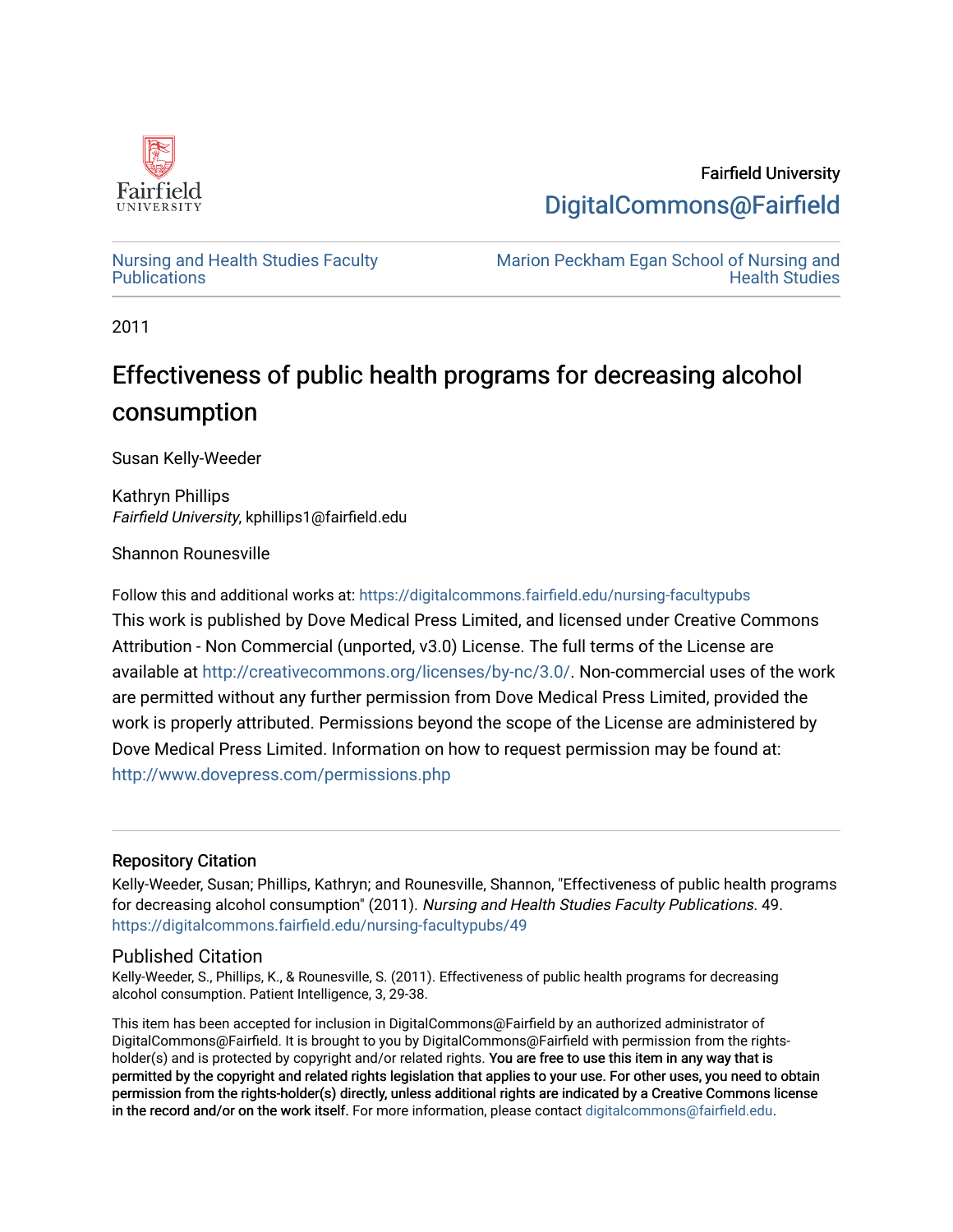#### **REVIEW**

# Effectiveness of public health programs for decreasing alcohol consumption

#### Susan Kelly-Weeder Kathryn Phillips Shannon Rounseville

William F Connell School of Nursing, Boston College, Chestnut Hill, MA, USA

Correspondence: Susan Kelly-Weeder William F Connell School of Nursing, Cushing Hall, Boston College, 140 Commonwealth Avenue, Chestnut Hill, MA 02467, USA  $Tel + 1 617 552 8018$ Fax +1 617 552 0745 Email kellywee@bc.edu

**Abstract:** Excessive alcohol consumption and the associated negative consequences are a major public health concern in the United States and throughout the world. Historically, there have been numerous attempts to develop policies and prevention programs aimed at decreasing high-risk alcohol use. Policy initiatives have demonstrated considerable effectiveness and include changes in the minimum legal drinking age, reductions in acceptable legal limits for blood alcohol concentration while operating a motor vehicle, as well as decreasing availability and access to alcohol for underage individuals. Primary prevention programs that have used exclusively educational approaches have received mixed results. Increasing effectiveness has been associated with prevention programs that have utilized a multi-component approach and have included educational initiatives with environmental changes.

**Keywords:** alcohol abuse, underage, public health, programs, binge drinking

#### **Introduction**

Alcohol use is a significant public health problem. In the United States (US) alone,  $61.2\%$  of adults are current drinkers<sup>1</sup> and according the National Epidemiologic Survey of Alcohol and Related Conditions (NESARC), 8.5% of American adults have an alcohol use disorder.<sup>2</sup> The percentages of adolescents and young adults who report high-risk drinking behaviors are of increasing concern. Among adolescents (aged 12–17 years), 21% are current drinkers and 10% report heavy or binge drinking, defined as five or more drinks within a 2-hour period.<sup>3</sup> College students are a particular highrisk group, with greater than 40% reporting recent binge drinking.<sup>4</sup> A standard drink in the US contains 13.7 grams (0.6 ounces) of pure alcohol and generally is equivalent to a 12 ounce beer, 8 ounces of malt liquor, 5 ounces of wine, or 1.5 ounces of 80-proof distilled liquor (ie, gin, vodka, whiskey).<sup>5</sup>

The highest prevalence of alcohol dependence occurs in adolescents and young adults between the ages of 18 and 25.<sup>6</sup> The concentration of misuse in this age period is of concern as researchers have suggested that an earlier onset of alcohol dependence leads to a more severe form of alcoholism, reduced treatment efficacy, and greater relapse rates.<sup>7</sup> The frequency of alcohol use in this age group is also problematic. A recent national survey indicated that 72% of high school seniors (commonly aged 17–18) reported consuming alcohol in their lifetimes, 43% had consumed alcohol in the last 30 days, and 25% reported binge drinking in the last 2 weeks.<sup>8</sup> The peak period for the onset of alcohol use is between the ages of 10 and 17, with 30%–40% of adolescents initiating alcohol use before the age of 14.<sup>9</sup> While drinking rates in younger adolescents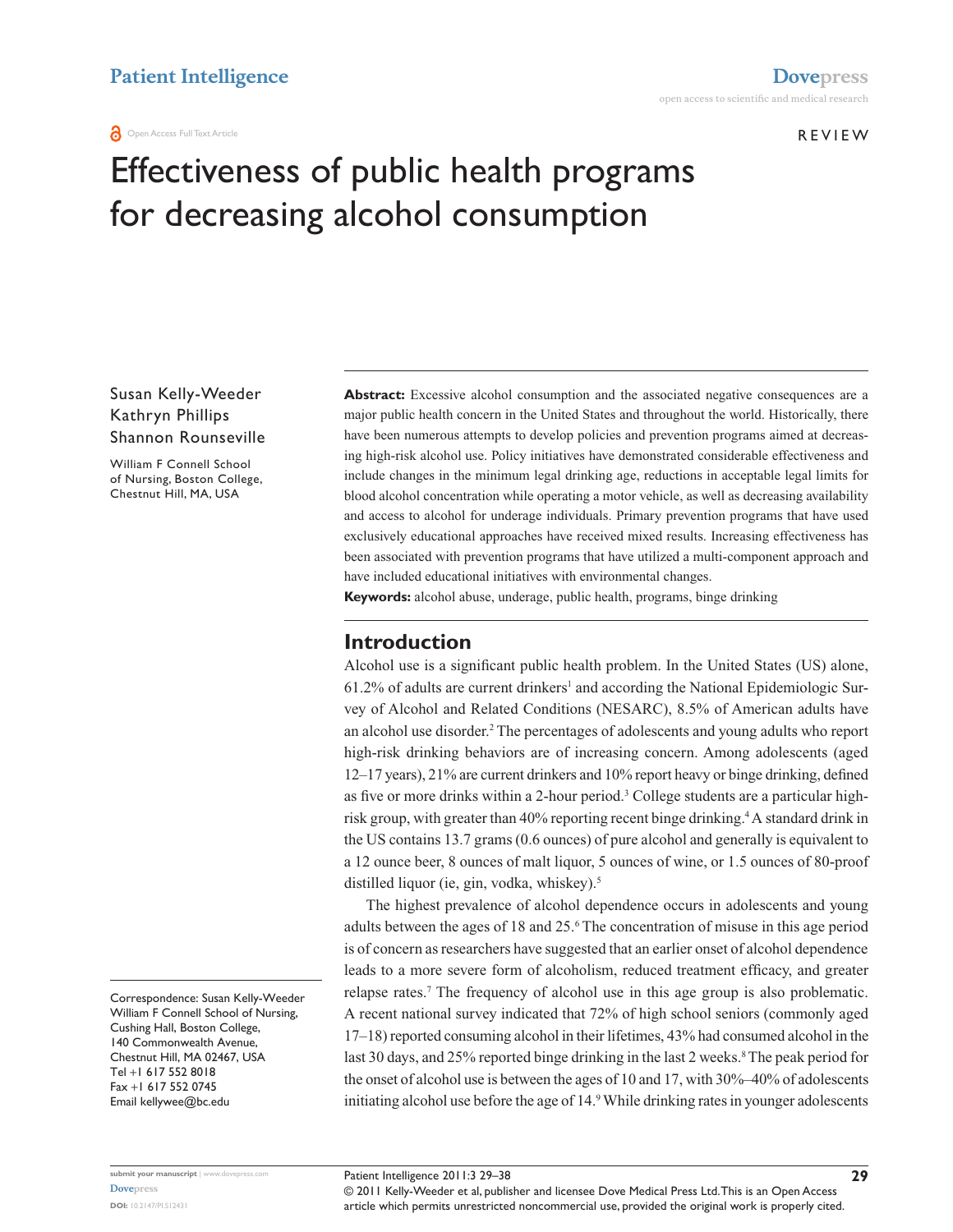are similar, a gender differential develops in later adolescence in which males are more likely to be current drinkers and are reported to use greater amounts of alcohol.<sup>10</sup>

Of particular concern is the emerging evidence linking adolescent alcohol use to changes in brain development. Adolescence marks a period of rapid brain growth and remodeling particularly in the prefrontal cortex, which is responsible for cognitive flexibility, self-regulation, and evaluation of risk versus reward.<sup>11</sup> Additional maturation processes are underway in the hippocampus and limbic systems.<sup>12</sup> Magnetic resonance imaging studies have suggested that adolescents with alcohol use disorders have reductions in the size of the hippocampus, a part of the brain involved in memory and spatial navigation.<sup>13–16</sup> Additional studies that have investigated brain remodeling suggest that the overproduction and elimination of synapses in the prefrontal cortex extends through young adulthood and that episodes of heavy drinking could interfere with the attainment of mature cognitive and behavioral functioning.<sup>11</sup>

Medical consequences associated with alcohol misuse are well documented and include the development of chronic illnesses, malignancies, and both intentional and unintentional injuries.<sup>17</sup> A vast number of social problems including disrupted interpersonal relationships, workplace issues, as well as violent and nonviolent crimes can also be attributed to alcohol use.<sup>18</sup> However, the most troubling findings are those that link alcohol use to fatalities. Excessive alcohol use is the third leading cause of preventable death in the  $US<sup>19</sup>$ and the fifth leading risk factor for premature death and disability throughout the world.<sup>20</sup> The most recent college data indicate the rates of unintentional deaths for college students have increased 3% since 1998.<sup>21</sup>

In light of the far-reaching problems associated with its use, the World Health Organization (WHO) has identified the prevention of harmful alcohol use as a priority. The WHO suggests that strategies to reduce alcohol use should be evidenced-based, address levels, patterns and context of use, and target both the general population as well as vulnerable and affected individuals.<sup>22</sup> Multiple public health initiatives have been implemented throughout the US. These measures are primarily related to the development of policies regulating alcohol-related behaviors, primary prevention programs focused on increasing public awareness of the risks associated with alcohol use, and federally and state sponsored efforts to expand the scope of medical practice to include screening and intervention for high-risk and dependent drinking known as SBIRT programs.<sup>23</sup> Therefore, the purpose of this review is to describe the public health interventions that have been implemented to address high-risk alcohol use and to investigate the effectiveness of these initiatives.

In order to identify relevant articles for inclusion, a PubMed search of the relevant literature was conducted. Search terms included alcohol use, public health interventions to reduce alcohol consumption, educational, family and community programming, as well as adolescent and college prevention initiatives. Original research and comprehensive review articles published within the last 5 years were included, as well as seminal works identified through the review of relevant reference lists. All non-English language articles were excluded.

#### **Policy initiatives**

Historically, there have been many attempts to decrease the public's consumption of alcohol. In the mid to late 1800s, the Protestant church played a dominant role in the development of the American Society for the Promotion of Temperance (APST), an organization that promoted abstinence and punishment for inebriation.<sup>24</sup> Support for the APST was very strong among women, who developed their own organization, the Women's Christian Temperance Society (WCTS). The focus of the WCTS was educating students regarding the perils of alcohol use, in hopes of changing social norms.<sup>25</sup>

Along with other temperance groups, the APST and the WCTS were instrumental in the passage of the 18th Amendment on January 16, 1919.<sup>26</sup> The 18th amendment, also known as "Prohibition", prohibited the sale and distribution of intoxicating alcohol.<sup>24</sup> Today, historians view Prohibition as a "failed social experiment" because during that time, most Americans ignored the legislation, alcohol problems increased as drinkers switched to hard liquor, and a black market was created which directly contributed to the development of organized crime in the US.<sup>26</sup> Due to ongoing difficulties in enforcement and decreasing effectiveness, Prohibition was repealed in 1933. While Prohibition was not an effective deterrent, it was the first federal US legislation to address the prevention of alcohol use.

Following Prohibition, nearly every state in the US restricted alcohol access to adults over the age of 21; however, in the mid-1970s, many states lowered the drinking age to 18, 19, or 20.<sup>27</sup> Several studies implemented following these reductions in the legal drinking age indicated a significant increase in motor vehicle accidents, injuries, and fatalities.<sup>27</sup> Based on these findings, community action groups began pressuring state legislators to repeal the reduced age limits and reinstate 21 as the minimum legal drinking age (MLDA). In 1984 the federal government enacted the Uniform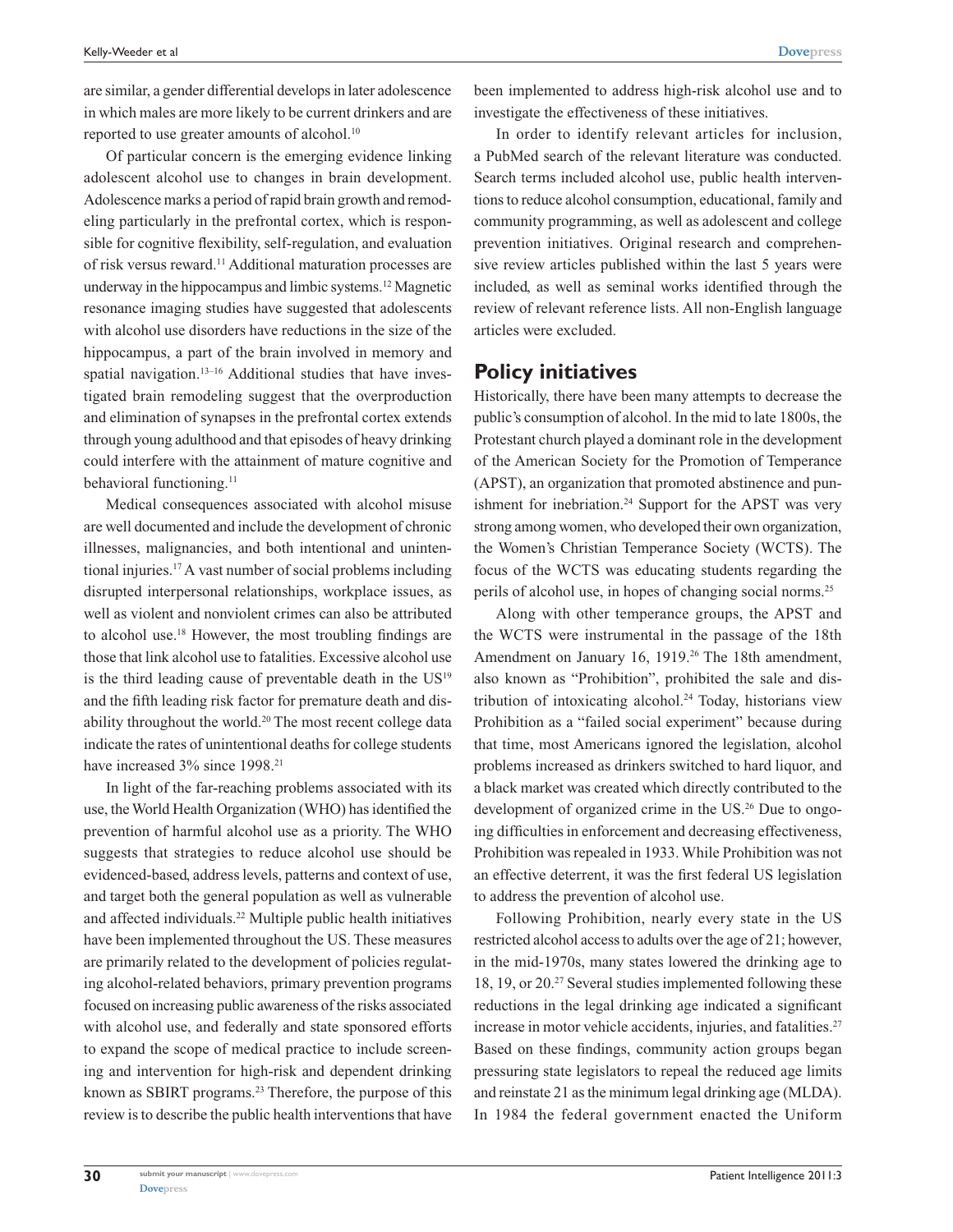Drinking Age Act, which mandated reduced transportation funds to any state that did not raise the MLDA to 21.<sup>27</sup> In 1988, just 4 years after this bill was enacted, all 50 states were in compliance with this legislation.<sup>28</sup>

Increasing the MLDA to 21 has been cited as one of the most important policy actions of the last generation.<sup>10</sup> While there are some authorities who negate the impact of this legislation,<sup>29</sup> there is ample evidence to suggest a dramatic improvement in public health due to the reductions in fatal car crashes amongst  $18-20$  year olds.<sup>10</sup> In a recent review, McCartt and associates reported that MLDAs of 21 reduce drinking, problematic drinking, drinking and driving, and alcohol-related crashes in young adults.<sup>30</sup> Studies have also reported long-term differences in drinking outcomes related to the MLDA legislation. Norberg reported that the benefit of these laws even extended to adults, in that adult participants not exposed to MLDA regulations, were more likely to develop alcohol use disorders than were adults who were governed by MLDA legislation.<sup>31</sup>

Policy regulations related to driving limits based on elevated levels of blood alcohol have been reported to be effective in reducing alcohol-related negative outcomes.<sup>32</sup> In all 50 states and the District of Columbia, it is illegal to drive with an elevated blood alcohol concentration (BAC). In recent years, the majority of states have reduced the illegal BAC from 0.10 to 0.08.<sup>33</sup> Blood alcohol concentration is defined as the amount of alcohol present in 100 milliliters (mL) of blood; for example, a BAC of 0.08 indicates 0.08 grams of alcohol in 100 mLs of blood.<sup>34</sup> In an early study, Hingson reported that states which had reduced the legal BAC to 0.08 experienced significant reductions in alcohol-related motor vehicle fatalities.<sup>35</sup> A review of studies that investigated the effectiveness of lowering the BAC reported a 5%–16% reduction in alcohol car crashes, fatalities, and injuries.<sup>36</sup> Research has also indicated that reducing BAC to 0.05 would result in even greater reductions in fatalities; as the relative risk of being in a fatal car crash is 4–10 times higher for drivers with BACs between 0.05 and 0.07, as compared to drivers who have no evidence of alcohol in their bloodstreams.<sup>36</sup>

Zero tolerance laws are directed at young drivers and set the maximum acceptable blood alcohol level at 0.02 or lower for drivers under the age of 21.<sup>37</sup> These regulations are supported by the National Highway Systems Act and have been in place since 1998. Early studies indicated a 20% relative reduction in fatal crashes in states that had enacted zero tolerance laws.<sup>38,39</sup> Studies have consistently reported the positive impact of these policy regulations, as reductions in fatal car crashes have been associated with decreases in blood alcohol levels,<sup>32,36</sup> increases in minimum legal drinking age,<sup>30,32,40</sup> and zero tolerance laws.<sup>41</sup>

Evidence suggests that policies that restrict the availability of alcohol are effective in reducing the harms associated with its use.42,43 Early studies indicated that increased alcohol prices were associated with reductions in drinking frequency<sup>44</sup> and vehicular fatalities.<sup>45</sup> A recent meta-analysis reported a significant inverse relationship between alcohol price and consumption levels with reductions in beer  $(r = -0.17)$ , wine  $(r = -0.30)$ , spirits  $(r = -0.29)$ , and total alcohol use  $(r = -0.44)$  associated with increased cost.<sup>46</sup>

Additional strategies to reduce accessibility to alcohol include limiting the hours and/or days of alcohol sales. A recent review by Middleton and associates, reported that reducing the number of days that alcoholic beverages were sold, decreased alcohol consumption and alcohol-related negative consequences.47 Duailibi et al investigated the relationship between reduced hours of alcohol service in bars and alcohol-related violence in Brazil.<sup>48</sup> Results indicated that a reduction in the hours that alcohol was sold was positively correlated with a reduction in violent crimes; however, rates of alcohol consumption were not reported.<sup>48</sup>

The role of alcohol outlet density and its correlation to alcohol-related harms have been studied by increasing numbers of researchers. A variety of methodological designs have been used to investigate these associations and have consistently reported a significant positive relationship between greater outlet density and increased alcohol consumption, injury, violence, and crime.<sup>49-52</sup> A recent longitudinal study that investigated rates of underage drinking reported higher levels of average and excessive drinking in youth living in communities with higher alcohol outlet densities.<sup>53</sup> However, these results were tempered by findings that indicated youth with access to transportation overcame geographic constraints and were able to seek alcohol and drinking opportunities in other communities.<sup>53</sup>

While multiple policy initiatives have been implemented to deter drinking and driving, recent data suggest alcohol impaired driving remains a significant problem in the US. Shults and associates analyzed data from the 2001–2003 Injury Control and Risk Survey (ICARIS-2), in which 7 million drivers and 10.5 million passengers over the age 18 were queried regarding their recent history of alcoholimpaired driving and riding with an impaired driver.<sup>54</sup> The results indicated a 50% increase in reports of impaired driving and riding with an impaired driver from the first ICARIS study in 1994. These findings reinforce the critical need for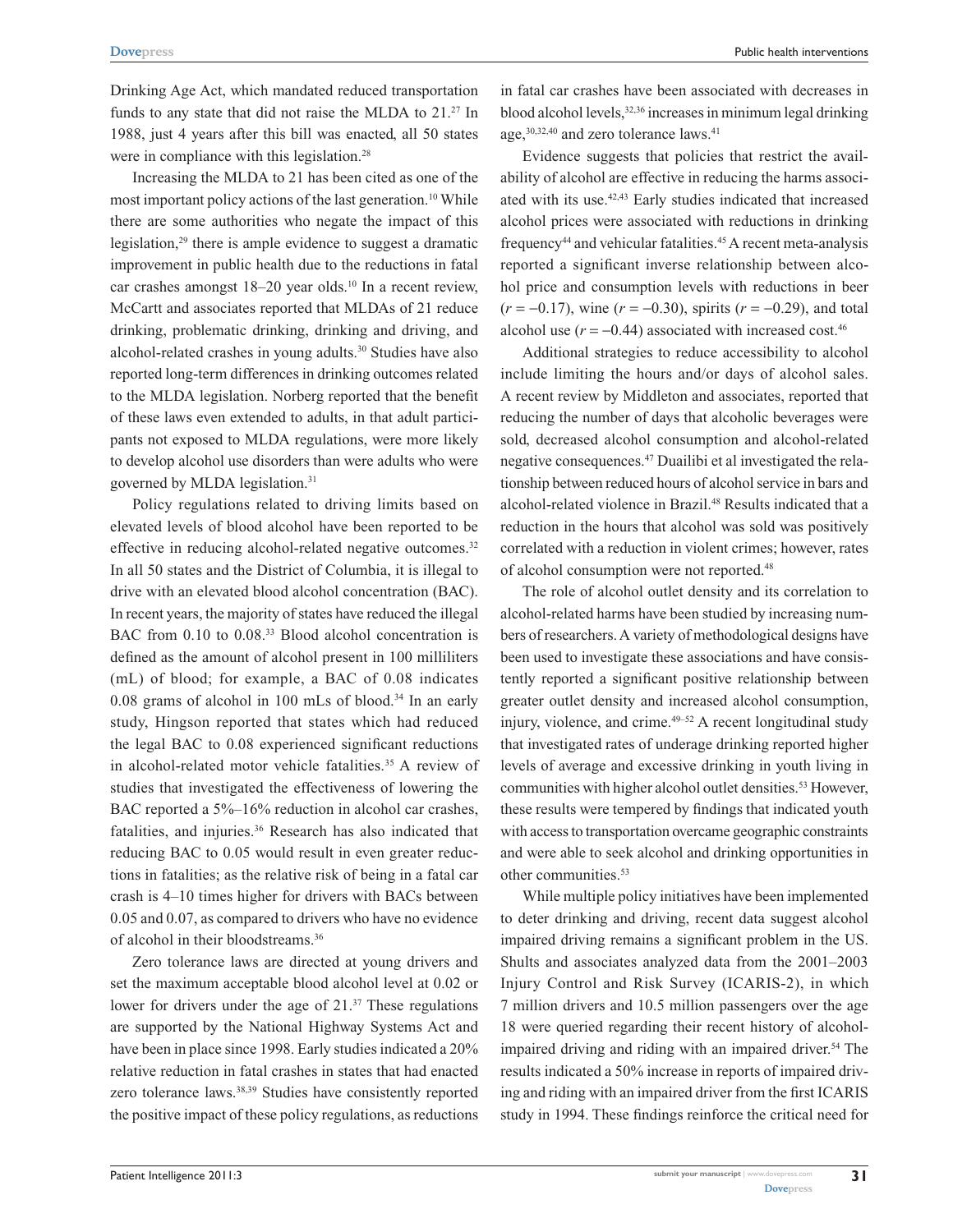ongoing and sustained efforts to prevent individuals from driving while under the influence of alcohol.<sup>55</sup>

Sobriety checkpoints have demonstrated promise in reducing the incidence of drunk driving. At sobriety checkpoints, law enforcement officers systematically stop drivers to assess their degree of impairment. In the US, the officer must have reason to suspect that the driver may be impaired, while in Australia and many European countries, random stops are allowed. Once stopped at a checkpoint, drivers are administered a breath test to gauge their alcohol levels.<sup>32</sup> Deterrence theory underlies the use of sobriety checkpoints and the primary goal of these interventions is to reduce driving after drinking by increasing the perceived risk of arrest.<sup>32</sup> Studies have consistently reported an approximate 20% reduction in alcohol-related car crashes as a result of sobriety checkpoints and data further suggest that the effectiveness of these interventions does not diminish over time.<sup>55</sup>

Server intervention training programs provide education to servers of alcoholic beverages with the intention of preventing intoxication and subsequent impaired driving by customers.<sup>32</sup> While several US states and local governments have mandated server training, there are no standards for these programs and they can vary significantly in their content, instructional time, and method of delivery.<sup>32</sup> Training programs that are intensive, include face-to-face instruction, and are combined with active management support have been reported to be most effective.<sup>32</sup> However, a recent systematic review found insufficient evidence to conclude that alcohol server interventions were effective in preventing alcoholrelated injuries and in reducing customer consumption of alcoholic beverages.<sup>56</sup>

Ignition locks are another intervention used to decrease drinking and driving. These devices, which require the driver to provide a breath specimen prior to starting the ignition, are generally used with individuals who have had a prior drunk driving conviction and are intended to reduce recidivism.<sup>57</sup> A Cochrane review of the relevant studies concluded that the use of these devices significantly reduced re-arrests for alcohol impaired driving (a median 70% reduction); however, there is no evidence of long-term benefit once the device is removed.<sup>57</sup>

Alcohol warning labels have been implemented in the hopes of reducing alcohol consumption by highlighting the known consequences of use. In the US, warning labels have been required on alcohol containers since 1989 and focus on the risks associated with drinking and driving, operating machinery, and alcohol use during pregnancy.<sup>58</sup> Studies indicate that the presence of warning labels on alcohol containers

did increase awareness of the message, but have not had a significant impact on actual drinking behaviors.<sup>58</sup>

#### **Prevention programs**

Over the last several decades, the focus of alcohol prevention initiatives has expanded from preventing clinical alcoholism to preventing alcohol-related consequences.<sup>59</sup> A public health perspective suggests a three pronged approach to prevention programming and includes a focus on the agent (alcohol), the individual, and the environment, as well as the interactions among these concepts. Prevention programs are generally universal or selective in scope. Universal programs are directed at the entire population and are the most commonly used approach to address underage drinking.<sup>9</sup> Selective interventions are directed toward groups assumed to be at increased risk, for example, college age students.<sup>59</sup>

While at one time alcoholism was believed to be an exclusively adult problem, it is now well established that adolescence and young adulthood are the critical times for the development of alcohol use and dependence.<sup>10</sup> Identifying the age at which individuals begin using alcohol has implications for the development of prevention programs. It has been suggested that in order to have the greatest impact, programs should aim to intervene prior to first use or during the early years of use, as there appears to be a transition period of 1–3 years before regular use and dependence develops.<sup>9</sup> Therefore, the majority of US alcohol prevention programs are geared for school age and young adolescent groups.

Early educational programs focused on the dissemination of information using a didactic, classroom approach. These programs often highlighted the dangers of alcohol and drug use and frightened students with vivid descriptions of the associated consequences.<sup>60</sup> Evaluations of these programs indicated they produced a temporary impact on knowledge and attitudes; $60$  however, a frequently cited meta-analysis reported these programs consistently failed to demonstrate any long-term impact on actual use or intention.<sup>61</sup>

Contemporary educational programs have included social resistance approaches, which incorporate resistance skills training to aid students in handling peer pressure, as well as competence enhancement approaches which focus on decision-making and problem solving skills.<sup>60</sup> In addition to these skills, the most effective programs incorporate an interactive approach and information aimed at correcting misperceptions of normative alcohol use.62,63 The National Institute on Alcohol Abuse and Alcoholism (NIAAA) supports this approach as well as utilizing peer leaders, age-appropriate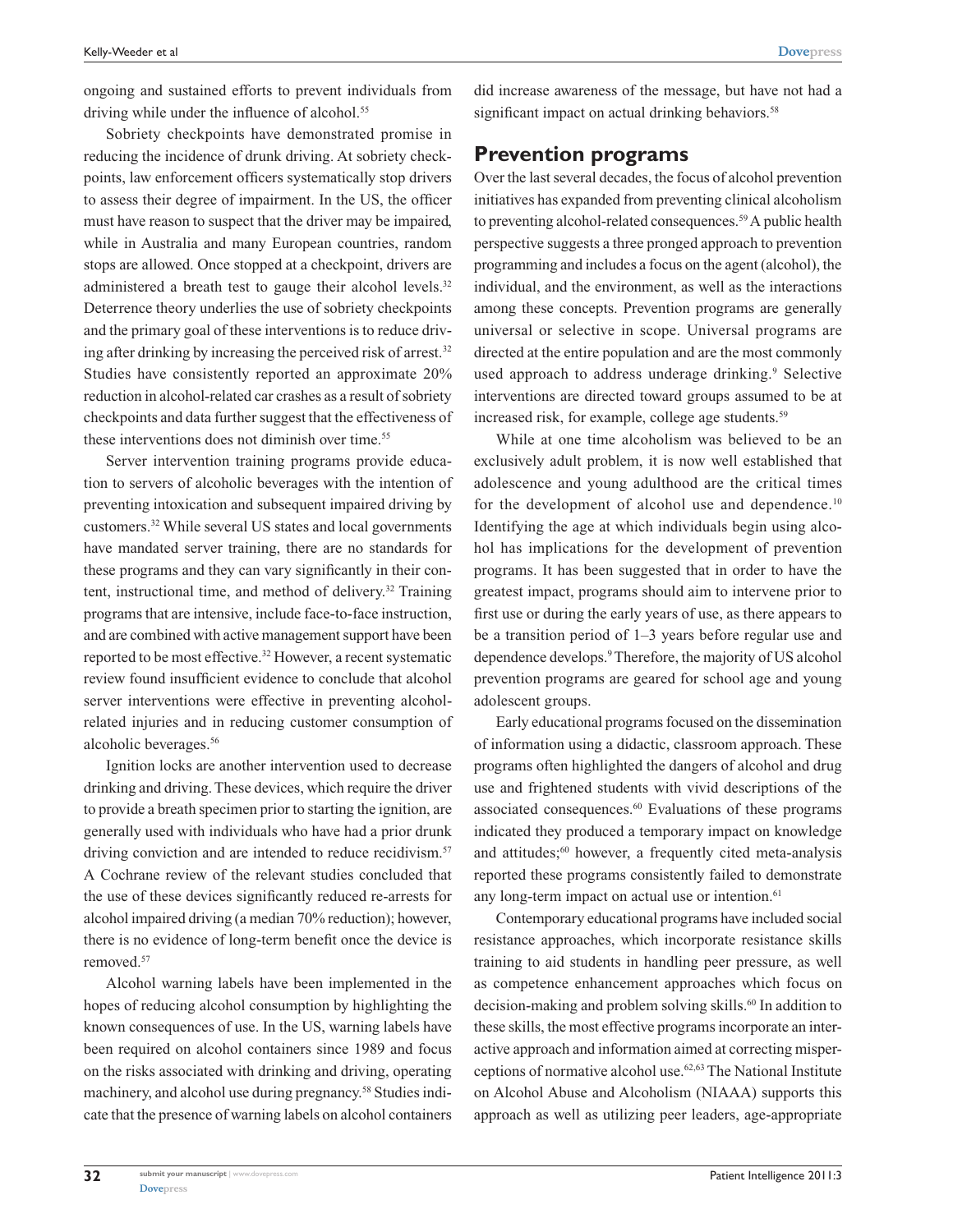content, and consistency in educating instructors as additional components of effective programming.<sup>64</sup>

#### **School-based interventions**

The Safe and Drug-Free Schools program is a federally funded US initiative designed to prevent the use of alcohol, tobacco, drugs, and the perpetration of violence in public schools.<sup>65</sup> In order to receive funding, school districts must provide comprehensive education and prevention programming. School-based programs have the advantage of being able to target a large number of students at a time when they may be contemplating the initiation of alcohol or substance use.<sup>60</sup>

The most widely utilized school-based program in the US was Drug Abuse Resistance Education (DARE), a primary prevention program for 5th or 6th grade students.<sup>66</sup> DARE used trained, uniformed officers in the classroom to teach the curriculum.<sup>60</sup> The program contained multiple components including information regarding substances, skills for situations with social pressure, and discussion of media influences. After years of implementation, this program was found to have negligible effects on preventing drug and alcohol use.<sup>67</sup> The program was believed to be ineffective because it targeted the wrong mediating processes, the instructional method was noninteractive, and the students ignored the message being delivered by an obvious, authority figure.<sup>60</sup>

A number of current studies have reported significant positive findings associated with school-based programming. Faggiano and associates utilized a social influences approach with over 7,000 students and reported decreased episodes of drunkedness (prevalence odds ratio = 0.80; confidence interval =  $0.67-0.97$ ) at 18 months postintervention.<sup>68</sup> Additional findings suggested a decrease in the reporting of alcohol-related problems as well as a reduction in the progress toward frequent drinking for students in the intervention group.<sup>69</sup> In a school-based program that included a teacher-delivered, personality-targeted intervention with high-risk adolescent students, the results indicated a 40% reduction in alcohol consumption, as well as a 55% reduction in binge drinking rates.<sup>70</sup>

In a national, multi-site analysis of school and community-based programs, 48 youth-focused programs were analyzed and five characteristics of effective programs were identified.<sup>71</sup> Programs with a strong behavioral component, ones that utilized introspective learning, and incorporated building connections were all reported to be effective. Among results based execution programs, those that met for more than 3.3 hours per week, had a consistent focus or theoretical framework, and had adequate staff training were more effective in preventing alcohol and other drug use. Interestingly, the findings also indicated that participants who were currently using substances reported a greater decrease in their use as compared with occasional and nonusing participants.<sup>71</sup> These findings were supported by a recent review that reported that the most effective programs were directed at individuals who were "at risk" or who were already involved in alcohol or substance use.<sup>72</sup>

While these programs have reported reductions in early initiation and progression of alcohol use in younger and older adolescents, studies of elementary school students have often reported decreases in aggressive behavior as opposed to reductions in subsequent alcohol use.<sup>63</sup> Additionally, few studies have followed students into middle school when drinking behaviors generally begin and even fewer studies have investigated interventions with high school students, a group with particularly high-risk (ie, binge drinking) behaviors.<sup>63</sup> The need for refinement of current programming and the ongoing development of novel approaches to the implementation of school-based programming continues, as the problems associated with high-risk alcohol use remain a significant public health concern.<sup>73</sup>

## **College-based programming**

In 1998, NIAAA established the Task Force on College Drinking to determine effective prevention strategies and to oversee implementation of programming for college students.<sup>10</sup> The task force issued a report that categorized available prevention strategies into four levels based on the strength of the evidence and whether that evidence was specific to the college student populations.<sup>74</sup> Tier 1 programs have evidence to support their effectiveness in college students and include motivation-based programs, norm setting, and cognitive behavioral approaches.<sup>75</sup> Tier 2 strategies have been effective in other populations and may be effective in college students.<sup>74</sup> These interventions include increasing the cost of alcohol, limitations on density of alcohol retailers, and increased enforcement of existing legislation such as zero tolerance laws.<sup>75</sup> Tier 3 strategies appear promising and may be effective, but need more thorough investigation.<sup>74</sup> These programs include campus policies to reduce drinking including free rides for those who have been drinking and media campaigns to correct misperceptions related to alcohol use.<sup>75</sup> Finally, tier 4 strategies are those that have been shown to be ineffective including freshman orientation programming and alcohol awareness week programs.75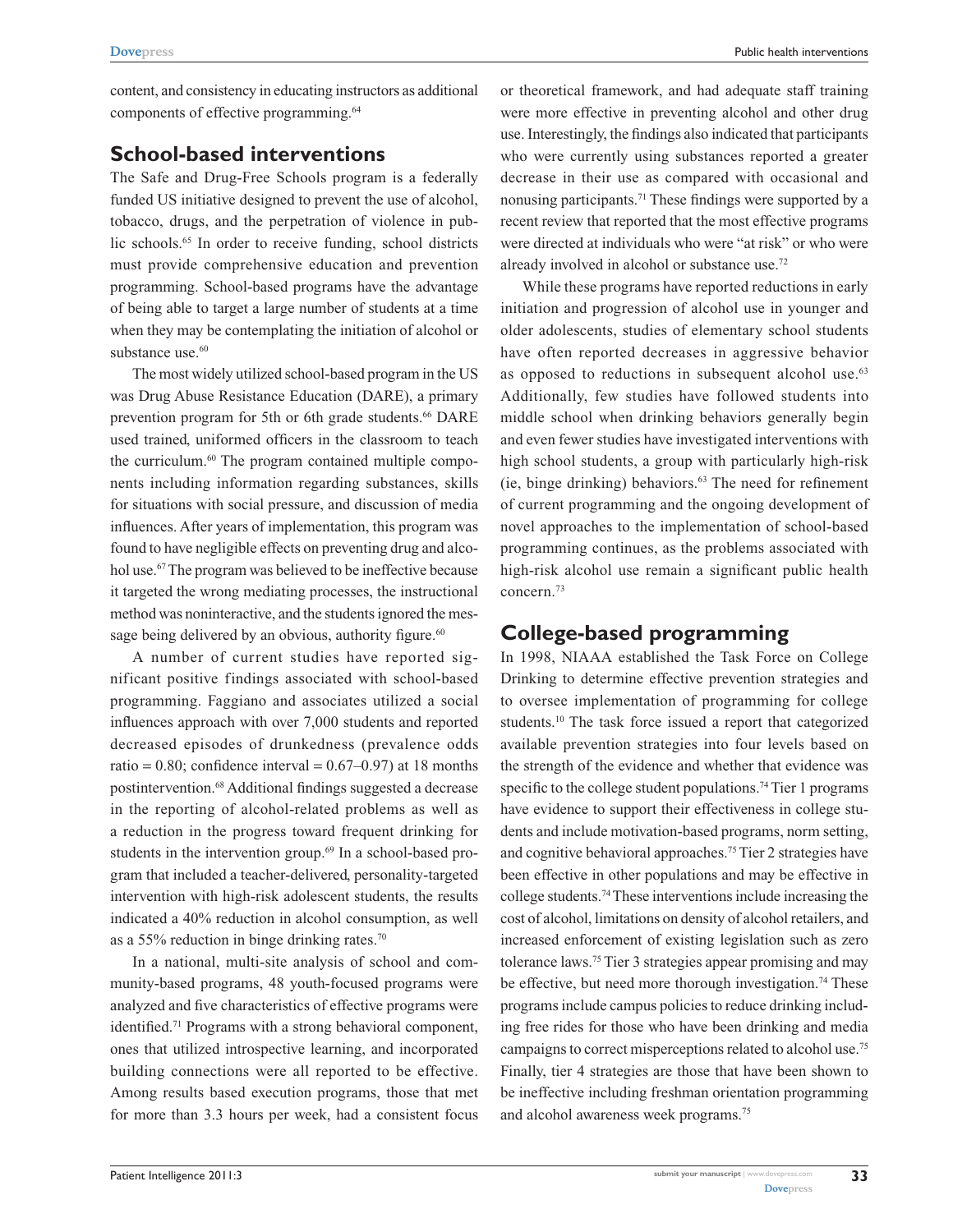Nelson and colleagues conducted a nationally representative survey of college administrators to ascertain their progress toward implementation of the NIAAA recommendations to reduce college drinking.<sup>74</sup> The results indicated that 98% of schools used educational programming to address student drinking and 50% offered intervention programs to students at high risk for alcohol problems.<sup>74</sup> However, far fewer schools had implemented community-based strategies that include monitoring illegal alcohol sales (33%), instituting responsible beverage service programs (15%), restricting alcohol outlet density (7%), and increasing the price of alcohol within their communities  $(2\%)$ .<sup>74</sup> Increasing numbers of researchers have called for colleges and communities to jointly create interventions as environmental approaches need to be integrated with college programming to increase program effectiveness.<sup>76</sup>

A recent review of college-based programs reported that individual interventions were one of the most effective programming strategies available.76 Specifically, brief motivational techniques, decision evaluation training, and norm assessments were reported to be most effective.<sup>76</sup> Larimer and Cronce reported similar findings and suggested motivation based and cognitive behavioral skills interventions were effective in addressing alcohol use in college students.<sup>77</sup> Additionally, they reported that face-to-face interventions were not required, as mail- and web-based interventions had shown promise.<sup>77</sup> A recent meta-analysis confirmed that individual prevention interventions with normative feedback and motivational components were most successful.<sup>78</sup>

While statistically significant reductions in alcohol consumption have been reported in college age populations following brief screening and intervention programs, the results indicate relatively small effect sizes, as students in the intervention groups may be drinking less but are still drinking at substantial levels.79,80 It has been suggested that these findings may be related to the invincibility most adolescents and college age students feel as well as their limited contact with the most serious consequences of excessive alcohol use.<sup>79</sup> While actual reductions in alcohol use may be small, they are consistent, and the use of these interventions has been endorsed by the NIAAA as tier 1 programs.<sup>81</sup>

In addition to these programs, a number of policy initiatives have been implemented on college campuses to reduce drinking behavior including the establishment of alcohol-free dormitories, prohibiting beer kegs and self-service of alcohol at campus events as well as banning alcohol advertising on campus. The impact of these initiatives has not been

frequently studied; however, lower rates of binge drinking have been reported in alcohol free housing.<sup>82</sup>

#### **Family-based interventions**

Family-based primary prevention programs for at risk children have been proven to be efficacious for a wide range of social and health concerns.<sup>83</sup> Family focused interventions addressing alcohol prevention have been primarily used with young children and adolescents. These programs typically focus on a range of behaviors that originate in family settings including child monitoring, parent–child bonding, effective discipline, and parental involvement in the child's activities.<sup>63</sup>

Programs that were developed for families with preschool and younger age children have primarily demonstrated reductions in aggressive behavior, an identified risk factor for later alcohol use.<sup>63</sup> Far fewer family-based prevention initiatives have been developed for school-aged children. Some of these programs have included both a school and family-based component. Programs addressing the needs of school age children have been reported to be effective in decreasing the initiation of alcohol use and subsequent use in the teenage years.<sup>63</sup> Additional research on family-based interventions suggests that this approach is effective as results indicate that substance use is delayed and reduced in intervention groups as compared to controls.<sup>84,85</sup> At the college level, parental relationships have been reported to influence college students' alcohol use.<sup>76</sup> Family-based interventions may hold promise for future alcohol prevention efforts.

## **Workplace-based interventions**

Few studies have addressed the workplace as a focus for alcohol use intervention programming. However, given that most adults spend a large portion of their time at work, this setting could be an optimal avenue by which to provide prevention education.<sup>86</sup> A review of worker substance use and workplace policies reported that 8.8% or 10.1 million full time employees are heavy drinkers.<sup>87</sup> Therefore, there is a clear need for employment-based programming to address this potentially underserved population.

Studies of alcohol education programs conducted in the work site are often associated with health promotion programs or Employee Assistance Programs (EAPs). Early studies indicated significant changes in alcohol attitudes following enrollment in these programs;<sup>88,89</sup> however, follow-up evaluations did not reveal sustained change.<sup>89</sup> Subsequent studies have demonstrated improved outcomes as evidenced by reduced alcohol consumption, fewer occurrences of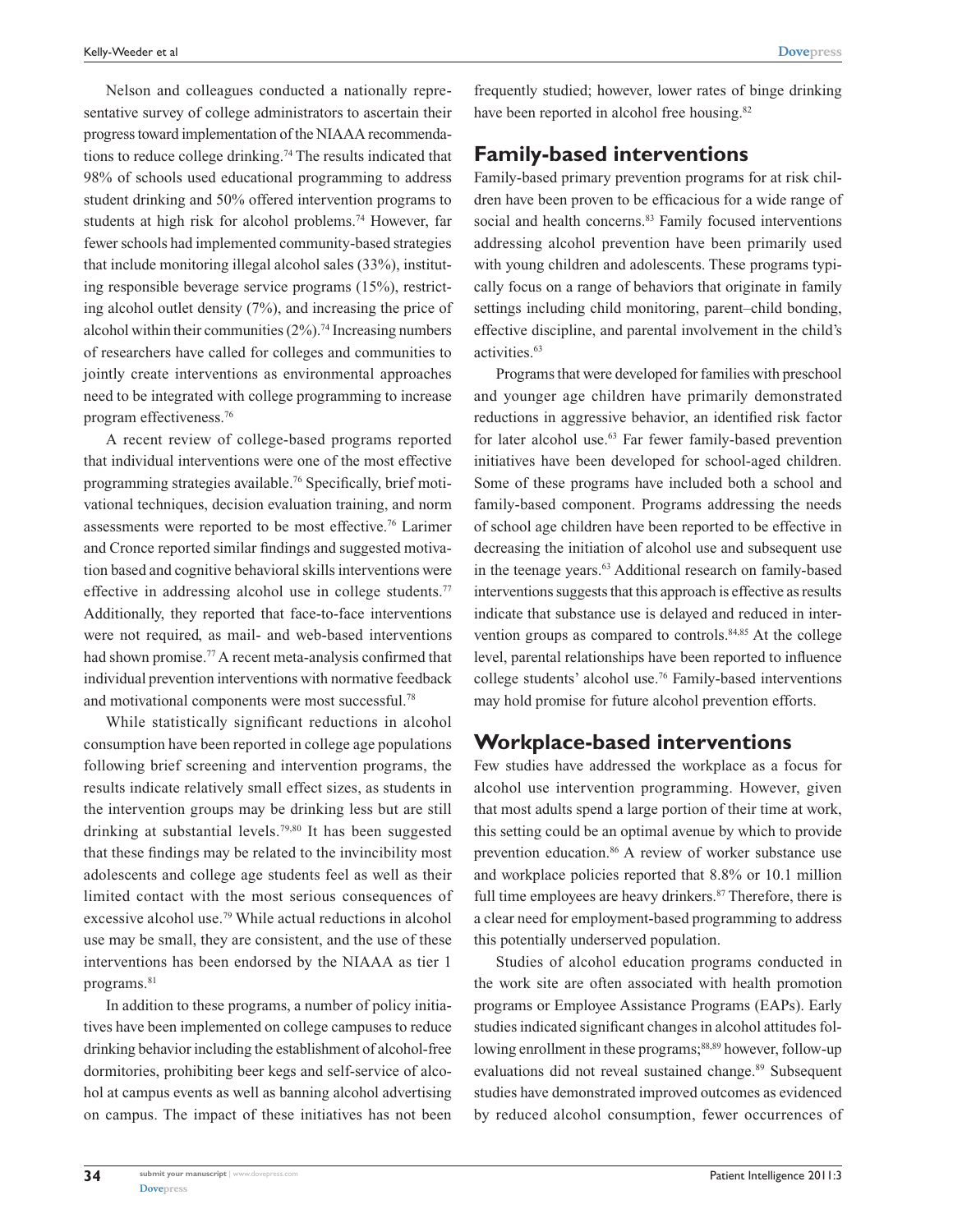alcohol-related negative work performance, and increased motivation to reduce alcohol use.<sup>90-93</sup>

It has been suggested that alcohol use could be addressed in the workplace through Employee Assistance Programs (EAPs), which have generally focused on secondary prevention by self-identification, informal or formal referral to these programs.<sup>86</sup> Another area in which to expand research is relapse prevention. An early study indicated that EAPs reduced the relapse rates of those enrolled compared to those without a relapse support program.<sup>94</sup>

#### **Community-based interventions**

Community-based interventions use a variety of prevention strategies that generally include a combination of educational initiatives and environmental changes.<sup>95</sup> These programs primarily focus on changing the environment in which the person consumes alcohol and often target the individual drinker, vendors of alcohol, social events where alcohol is sold, local regulations and enforcement agencies, local medical facilities and personnel, as well as schools, churches, and business organizations that support public health campaigns. A number of community-based programs have been tried over the last 20 years with significant and positive outcomes.

The Saving Lives Project was conducted in six Massachusetts communities and targeted a reduction in alcohol impaired driving and related negative outcomes. The specific local community programs include a variety of activities such as media campaigns, business information programs, speeding and drunk driving awareness days, police training, high school student peer-led educational programs, as well as college prevention programs and the development of new Students Against Drunk Driving (SADD) chapters.<sup>96</sup> The results indicate that during the 5 years of the program there was a 33% reduction in fatal car crashes and that this decline was 42% greater than that observed in the rest of the state.<sup>96</sup>

Holder and associates reported on a longitudinal multiple time series of matched interventions in California and South Carolina.<sup>97</sup> The intervention included mobilizing community action, encouraging responsible beverage service, reducing underage drinking by limiting access to alcohol, and increased local enforcement of drinking and driving regulations. The results indicated significant reductions in the amount of alcohol consumed, in the number of individuals having had "too much to drink", and driving after drinking. Traffic and emergency room data revealed a decline in nighttime injuries due to car crashes as well as a reduction in assault injuries.<sup>97</sup>

The Communities Mobilizing for Change on Alcohol (CMCA) program was conducted in 15 communities in Minnesota and Wisconsin to reduce access to alcohol by underage youths.<sup>98</sup> The program addressed community policies and practices, access to alcohol by underage persons, underage alcohol consumption and alcohol-related problems in underage drinkers. The results indicated that there were fewer sales of alcohol to minors, increased checking for proof of legal age to purchase alcohol, as well as a decline in drinking and driving arrests among  $18-20$  year olds.<sup>98</sup>

A recent systematic review of community-based programs targeting reductions in alcohol impaired driving as well as other alcohol-related negative consequences reported that well executed, multi-component interventions were effective in reducing alcohol-related crashes.<sup>99</sup> The community programs studied included responsible beverage service, efforts to limit alcohol access, sobriety checkpoints, and a media component. Based on the results of these findings, the Task Force on Community Preventative Services, an independent, nonfederal body of nationally known leaders in public health practice, policy, and research appointed by the US Centers for Disease Control and Prevention (CDC) director, recommended that multi-component community interventions be widely implemented.<sup>100</sup>

The United States Preventative Services Task Force (USPSTF) recommends screening for alcohol misuse as a method of secondary prevention in medical settings.<sup>101</sup> Screening, brief intervention, and referral to treatment (SBIRT) programs have reported consistent effectiveness in both primary care and emergency department (ED) settings.<sup>102–104</sup> These programs are based on the components of motivational interviewing and incorporate feedback on the individual's alcohol use and any alcohol-related harms; information on the consequences associated with high-risk alcohol use; benefits of reducing alcohol consumption, motivational enhancement, and development of a personal plan to reduce consumption.<sup>104</sup>

A recent multi-site study of a SBIRT program with emergency department clients reported a reduction of three drinks per week as well as a decrease in the maximum number of drinks consumed by participants who completed the intervention, thereby supporting the short-term effectiveness of these techniques.<sup>102</sup> These techniques have also been studied in primary care settings. In a systematic review, which included 5800 participants, alcohol consumption was significantly reduced for those in the intervention group, as compared to controls, at – year postintervention.<sup>104</sup> Based on the large volume of evidence supporting the use of these techniques,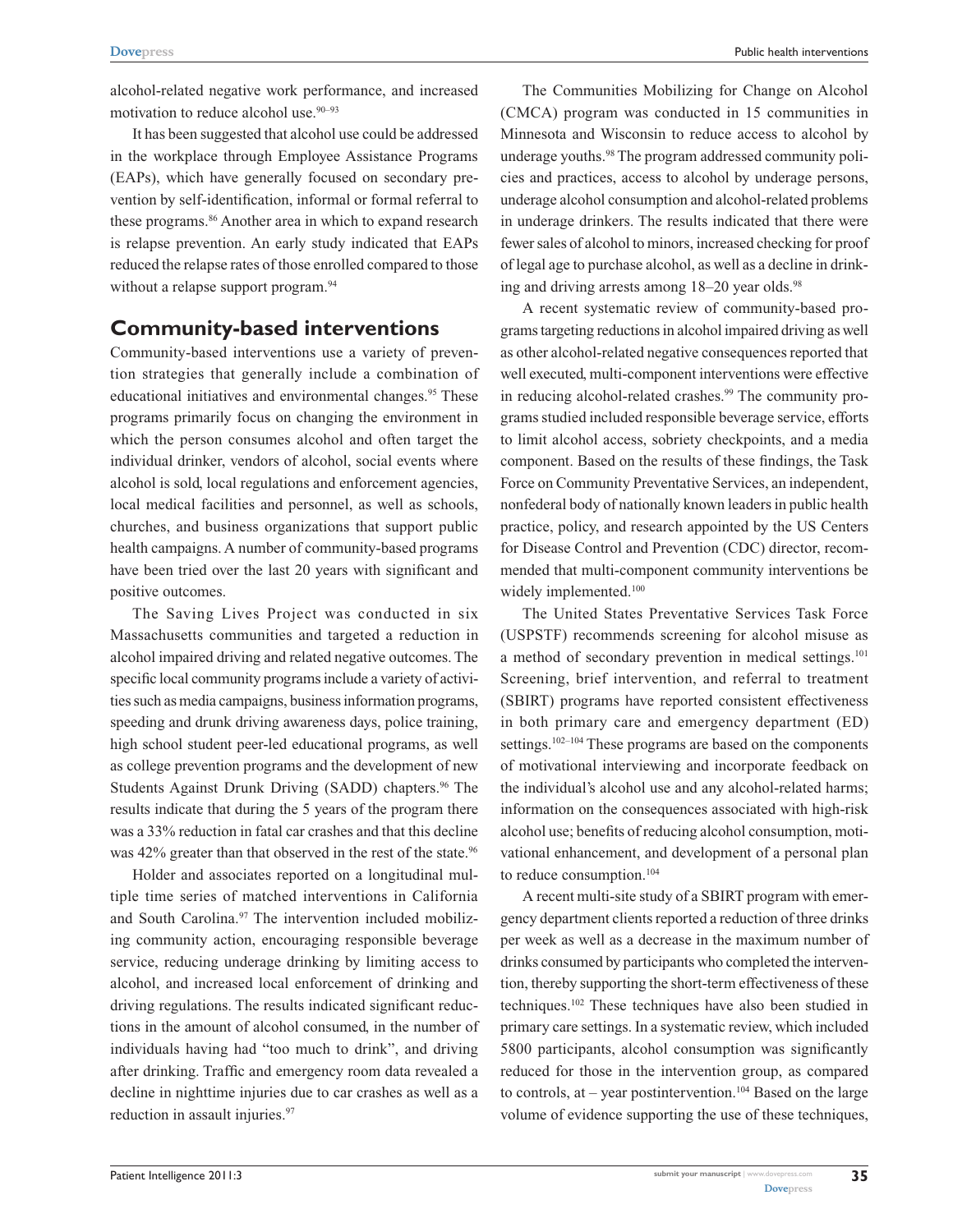the WHO, USPSTF, as well as the Committee on Trauma of the American College of Surgeons, have endorsed routine alcohol screening and brief interventions in primary care and Level I trauma centers.<sup>23</sup> While the implementation of these interventions across all possible venues may require an increase in the outlay of resources, these procedures are currently reimbursable under Medicare and Medicaid programs.<sup>23</sup>

## **Conclusion**

Problematic alcohol consumption remains a significant health concern in the United States as evidenced by rates of underage alcohol use, current drinking patterns of adolescents and college age students, as well as the rates of alcohol-related negative consequences. The statistics can be staggering; however, as indicated in this review, a number of prevention initiatives have been successful in reducing both rates of consumption and the associated negative health outcomes. Public health officials need to continue their vigilance in developing comprehensive and innovative programming to prevent excessive alcohol use and its potentially devastating consequences.

#### **Acknowledgment**

Work on this article was supported by the National Institute for Nursing Research Grant (NINR) 1K23NR011175.

## **Disclosure**

No conflicts of interest were declared in relation to this paper.

#### **References**

- 1. Schoenborn CA, Adams PF. Health behavior of adults: US, 2005–2007. *Vital Health Stat*. 2010;Series 10(245):7–18.
- 2. Falk D, Yi H-Y, Hiller-Sturmhofel S. An epidemiologic analysis of cooccurring alcohol and drug use and disorders: findings from the National Epidemiologic Survey of Alcohol and Related Conditions. *Alcohol Res Health*. 2008;31(2):100–110.
- 3. Fryar CD, Merino MC, Hirsch R, Porter KS. Smoking, alcohol use and illicit drug use by adolescents aged 12–17 years United States, 1999–2004. *Natl Health Stat Report*. 2009;15:1–23.
- 4. Wechsler H, Lee JE, Kuo M, Seibring M, Nelson TF, Lee H. Trends in college binge drinking during a period of increased prevention efforts. Findings from 4 Harvard School of Public Health College Alcohol Study surveys: 1993–2001. *J Am Coll Health*. 2002;50(5):203–217.
- 5. Centers for Disease Control and Prevention. Frequently asked questions. Available at: http://www.cdc.gov/alcohol/faqs.htm. Accessed April 3, 2011.
- 6. Grant BF, Dawson DA, Stinson FS, et al. The 12 month prevalence and trends in DSM-IV alcohol abuse and dependence: United States, 1991–1992 and 2001–2002. *Drug Alcohol Depend*. 2004;74(3): 223–234.
- 7. Windle M, Scheidt DM. Alcohol subtypes: are two sufficient? *Addiction*. 2004;99(12):1508–1519.
- 8. Johnston ID, O'Malley PM, Bachman JG, Schulenberg JE. *Monitoring the future national survey results on drug use, 1975–2008: Volume I, secondary school students*. Bethesda, MD: National Institute on Drug Abuse; 2009.
- 9. Wittchen HU, Behrendt S, Hofler M, et al. What are the high risk periods for incident substance use and transitions to abuse and dependence? Implications for early intervention and prevention. *Int J Methods Psychiatr Res*. 2008;17(S1):S16–S29.
- 10. Windle M, Zucker RA. Reducing underage and young adult drinking: how to address this developmental period. *Alcohol Res Health*. 2010; 33(1):29–44.
- 11. Witt E. Research on alcohol and adolescent brain development: opportunities and future directions. *Alcohol*. 2010;44(1):119–124.
- 12. Monti PM, Robert M, Nixon K, et al. Adolescence: booze, brains, and behavior. *Alcohol Clin Exp Res*. 2005;29(2):207–220.
- 13. Crego A, Rodriguez-Holguin S, Parada M, et al. Reduced anterior prefrontal cortex activation in young binge drinkers during a visual working memory task. *Drug Alcohol Depend*. 2010;109(1–3):45–56.
- 14. DeBellis M, Clark D, Beers SR, et al. Hippocampal volume in adolescentonset alcohol use disorders. *Am J Psychiatry*. 2000;157(5):737–744.
- 15. Medina KL, Schweinsburg AD, Cohen-Zion M, Tapert SF. Effects of alcohol and combined marijuana and alcohol use during adolescence on hippocampal volume and asymmetry. *Neurotoxicol Teratol*. 2007;29(1):141–152.
- 16. Nagel BJ, Schweinsburg AD, Phan V, Tapert SF. Reduced hippocampal volume among adolescents with alcohol use disorders without psychiatric comorbidity. *Psychiatr Res*. 2005;139(3):181–190.
- 17. Room R, Babor T, Rehm J. Alcohol and public health. *Lancet*. 2005;365(9458):519–530.
- 18. van Gils PF, Hamberg-van Reenen H, van den Berg M, Tariq L, de Wit GA. The scope of costs in alcohol studies: cost-of-illness studies differ from economic evaluations. *Cost Eff Resour Alloc*. 2010;8:15.
- 19. Centers for Disease Control. Alcohol-attributable deaths and years of potential life lost–United States, 2001. *MMWR*. September 24, 2004;53(37):866–870.
- 20. World Health Organization [WHO]. *Evidence-based strategies and interventions to reduce alcohol-related harm*. Geneva, Switzerland: WHO; 2007; A60/14.
- 21. Hingson RW, Zha W, Weitzman ER. Magnitude of and trends in alcohol-related mortality and morbidity among US college students ages 18–24, 1998–2005. *J Stud Alcohol Drugs Supp*. 2009;16:12–20.
- 22. World Health Organization [WHO]. *Towards a global strategy to reduce harmful use of alcohol*. Geneva, Switzerland: WHO; 2009.
- 23. Madras BK, Compton WM, Avula D, et al. Screening, brief interventions, referral to treatment (SBIRT) for illicit drug and alcohol use at multiple healthcare sites: comparison at intake and 6 months later. *Drug Alcohol Depend*. 2009;99(1–3):280–295.
- 24. Tracy SW. *Alcoholism in America from reconstruction to prohibition*. Baltimore, MD: John Hopkins University Press; 2005.
- 25. Mintz S. Digital history. Available at: http://www.digitalhistory.uh.edu. Accessed April 3, 2011.
- 26. Hall W. What are the policy lessons of national alcohol prohibition in the United States, 1920–1933? *Addiction*. 2010;105(7):1164–1173.
- 27. American Medical Association. Minimum legal drinking age. Available at: http://www.ama-assn.org/ama/pub/physician-resources/public health. Accessed April 3, 2011.
- 28. Komro KA, Toomey TL. Strategies to prevent underage drinking. National Institute on Alcohol Abuse and Alcoholism. Available at: http://www.ama-assn.org/ama/pub/physician-resources/publichealth. Accessed April 3, 2011.
- 29. Miron JA, Tetelbaum E. *Does the minimum legal drinking age save lives?* Working paper 13257. National Bureau of Economic Research; 2007 July; Cambridge, MA. Available at: http://www.nber.org/papers/ w13257. Accessed April 3, 2011.
- 30. McCartt AT, Hellinga LA, Kirley BB. The effects of minimum legal drinking age 21 laws on alcohol-related driving in the United States. *J Safety Res*. 2010;41(2):173–181.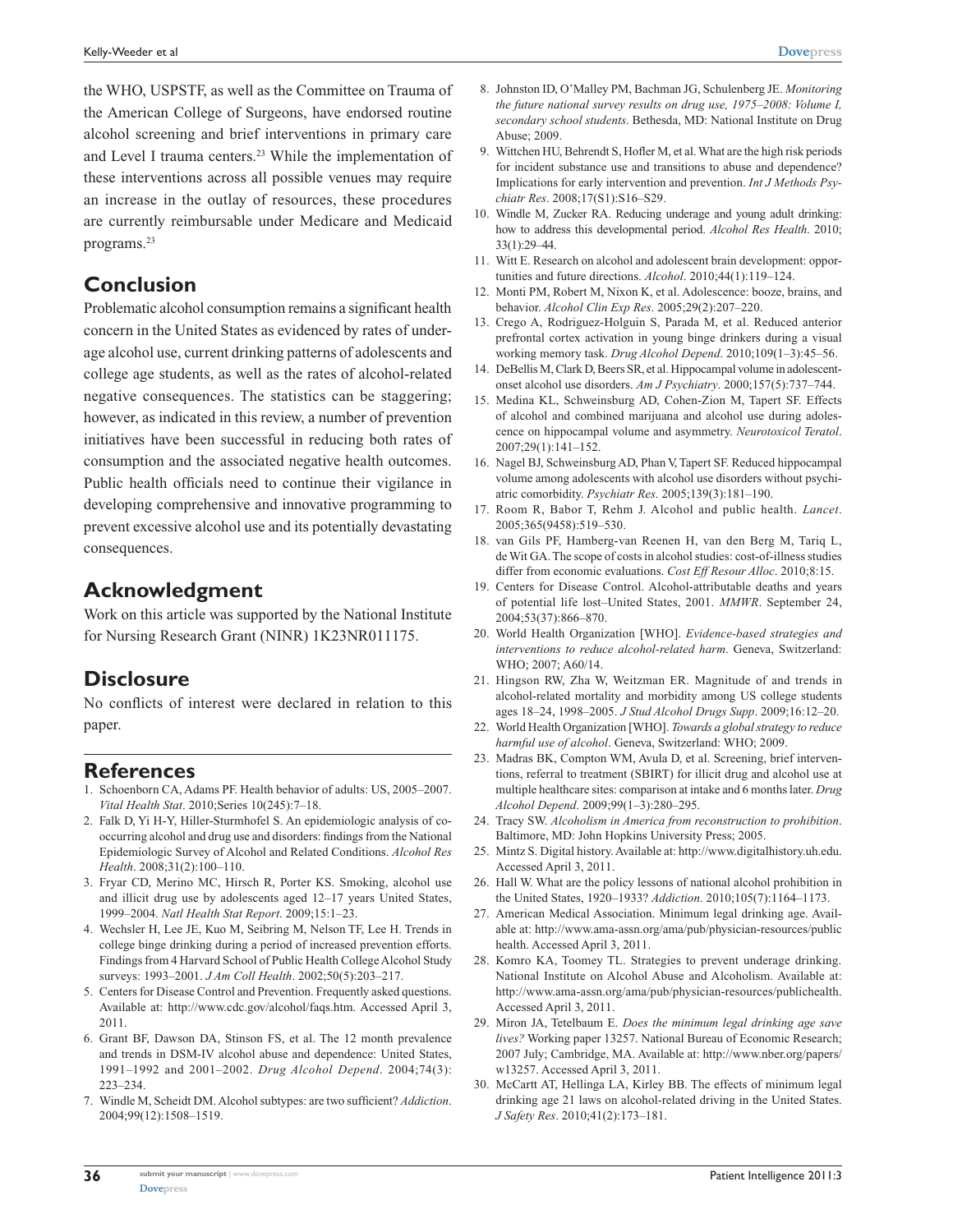- 31. Norberg KE, Bierut LJ, Grucza RA. Long term effects of minimum drinking age laws on past year alcohol and drug use disorders. *Alcohol Clin Exp Res*. 2009;33(12):2180–2190.
- 32. Shults RA, Elder RW, Sleet DA, et al. Reviews of evidence regarding interventions to reduce alcohol impaired driving. *Am J Prev Med*. 2001;21(S4):66–88.
- 33. Traffic Safety Facts. 08 BAC illegal per se level. March 2004;2(1). Available at: www.nhtsa.dot.gov. Accessed April 3, 2011.
- 34. Buddy T. Blood alcohol content. Available at: http://alcoholism.about. com/cs/basics/g/bac.htm. Accessed April 3, 2011.
- 35. Hingson R, Heeren T, Winter M. Lowering state legal blood alcohol limits to 0.08%: the effect on fatal motor vehicle crashes. *AJPH*. 1996; 86(9):1297–1299.
- 36. Fell JC, Voas RB. The effectiveness if reducing illegal blood alcohol concentration (BAC) limits for driving: evidence for lowering the limit to 0.05 BAC. *J Safety Res*. 2006;37(3):233–243.
- 37. National Highway Safety [NHTSA]. The facts: zero tolerance. Washington, DC. Available at: http://www.nhtsa.gov/people/outreach/ safesobr/13qp/facts/factzero.html. Accessed April 4, 2011.
- 38. Hingson R, Heeren T, Winter M. Lower legal blood alcohol limits for young drivers. *Public Health Reports*. 1994;109(6):738–744.
- 39. Martin SE, Voas R, Hingson R. Zero tolerance laws: effective public policy? *Alcohol Clin Exp Res*. 1996;20(Suppl 8):147A–150A.
- 40. Fell JC, Fisher DA, Voas RB, Blackman K, Tippetts AS. The impact of underage drinking laws on alcohol-related fatal crashed of young drivers. *Alcohol Clin Exp Res*. 2009;33(7):1208–1219.
- 41. Voas RB, Tippetts AS, Fell JC. Assessing the effectiveness in minimum legal drinking age and zero tolerance laws in the United States. *Accid Anal Prev*. 2003;35(4):579–587.
- 42. Kuunders M. Alcohol policies. Evidence: effective policy measures. Available at: http://www.euphix.org/object\_document/o5222n29045. html. Accessed April 3, 2011.
- 43. Anderson P, Chisholm D, Fuhr DC. Effectiveness and cost-effectiveness of policies and programmes to reduce the harm caused by alcohol. *Lancet*. 2009;373(9682):2234–2246.
- 44. Coate D, Grossman M. The effects of alcoholic beverage prices and legal drinking ages in youth alcohol use. *J Law Econ*. 1988;31(1):145–171.
- 45. Saffer H, Grossman M. Beer taxes, the legal drinking age, and youth motor vehicle fatalities. *J Legal Studies*. 1987;16(2):351–374.
- 46. Wagenaar AC, Salois MJ, Komro KA. Effects of beverage alcohol price and tax levels on drinking: a meta-analysis of 1003 estimates from 112 studies. *Addiction*. 2009;104(2):191–192.
- 47. Middleton JC, Hahn RA, Kuzara JL, et al. Effectiveness of policies maintaining or restricting days of alcohol sales on excessive alcohol consumptions and related harms. *Am J Prev Med*. 2010;39(6):575–589.
- 48. Duailibi S, Ponicki W, Grube J, Pinsky I, Laranjeira R, Raw M. The effect of restricting opening hours on alcohol-related violence. *AJPH*. 2007;97(12):2276–2280.
- 49. Campbell CA, Hahn RA, Elder R, et al. The effectiveness of limiting alcohol outlet density as a means of reducing excessive alcohol consumption and alcohol related harms. *Am J Prev Med*. 2009;37(6):556–569.
- 50. Britt HR, Carlin BP, Toomey T, Wagenaar AC. Neighborhood level spatial analysis of the relationship between alcohol outlet density and criminal activity. *Environ Ecol Stat*. 2005;12(4):411–426.
- 51. Chen MJ, Gruenewald PJ, Remer LG. Does alcohol outlet density affect youth access to alcohol? *J Adolesc Health*. 2009;44(6):582–589.
- 52. Livingston M, Chikritzhs T, Room R. Changing the density of alcohol outlets to reduce alcohol related problems. *Drug Alcohol Rev*. 2007;26(5):557–566.
- 53. Chen MJ, Grube JW, Gruenewald PJ. Community alcohol outlet density and underage drinking. *Addiction*. 2010;105(2):270–278.
- 54. Shults RA, Kresnow M, Lee KC. Driver- and passenger-based estimates of alcohol-impaired driving in the US, 2001–2003. *Am J Prev Med*. 2009;36(6):515–522.
- 55. Elder RW, Shults RA, Sleet DA, Nichols JL, Zaza S, Thompson RS. Effectiveness of sobriety checkpoints for reducing alcohol-involved crashes. *Traffic Inj Prev*. 2002;3(4):266–274.
- 56. Ker K, Chinnock P. Interventions in the alcohol server setting for preventing injuries. *Cochrane Database Syst Rev*. 2008;3:CD005244.
- 57. Willis C, Lybrand S, Bellamy N. Alcohol ignition interlock programmes for reducing drink driving recidivism. *Cochrane Database Syst Rev*. 2004;4:CD004168.
- 58. Wilkinson C, Room R. Warnings on alcohol containers and advertisements: international experience and evidence on effects. *Drug Alcohol Rev*. 2009;28(4):426–435.
- 59. Committee to Identify Research Opportunities in the Prevention and Treatment of Alcohol related Problems, Institute of Medicine [IOM]. *Preventions and treatment of alcohol problems: research opportunities*. Washington, DC: National Academies Press; 1990.
- 60. Botvin G, Griffin KW. Drug and alcohol abuse: school. Available at: http://education.stateuniversity.com/pages/1923/Drug-Alcohol-Abuse. Accessed April 3, 2011.
- 61. Tobler NS, Stratton HH. Effectiveness of school based drug prevention programs: a meta-analysis of the research. *J Prim Prev*. 1997;18(1):71–128.
- 62. Botvin GJ, Griffin KW. School based programmes to prevent alcohol, tobacco and other drug use. *Int Rev Psychiatry*. 2007;19(6):607–615.
- 63. Spoth R, Greenberg M, Turrisi R. Overview of preventative interventions addressing underage drinking: state of the evidence and steps toward public health impact. *Alcohol Res Health*. 2009;32(1):53–66.
- 64. National Institute on Alcohol Abuse and Alcoholism [NIAAA]. Interventions for alcohol use and alcohol use disorders in youth. *Alcohol Res Health*. 2004–2005;28(3):163–174.
- 65. US Department of Education. Safe and drug free schools. Available at: http://www2.ed.gov/about/offices/list/osdfs/index.html. Accessed April 3, 2011.
- 66. Clayton RR, Cattarello AM, Johnstone BM. The effectiveness of drug abuse resistance education (project DARE): 5-year follow-up results. *Prev Med*. 1996;25(3):307–318.
- 67. Pan W, Bai H. A multi-variate approach to a meta-analytic review of the effectiveness of the D.A.R.E. program. *Int J Environ Res Public Health*. 2009;6(1):267–277.
- 68. Faggiano F, Vigna-Taglianti F, Burkhart G, et al. The effectiveness of a school based substance abuse prevention program: 18 month follow-up of the EU-Dap cluster randomization controlled trial. *Drug Alcohol Depend*. 2010;108(1–2):56–64.
- 69. Caria MP, Faggiano F, Bellocco R, Galanti MR; EU-Dap Study Group Collaborators. Effects of a school based prevention program on European adolescents' patterns of alcohol use. *J Adolesc Health*. 2011;48(2):182–188.
- 70. O'Leary-Barrett M, Mackie CJ, Castellanos-Ryan N, Al-Khudhairy N, Conrod PJ. Personality-targeted interventions delay uptake of drinking and decrease risk of alcohol related problems when delivered by teachers. *J Am Acad Child Adolesc Psychiatry*. 2010;49(9):954–963.
- 71. Sambrano S, Springer JF, Sale E, Kasim R, Hermann J. Understanding prevention effectiveness in real-world settings: the national cross-site evaluation of high risk youth programs. *Am J Drug Alcohol Abuse*. 2005;31(3):491–513.
- 72. Shamblen SR, Derzon JH. A preliminary study of the populationadjusted effectiveness of substance abuse prevention programming: towards making IOM program types comparable. *J Prim Prev*. 2009; 30(2):89–107.
- 73. Skager R. Replacing ineffective early alcohol/drug education in the United States with age appropriate adolescent programmes and assistance to problematic users. *Drug Alcohol Rev*. 2007;26(6):577–584.
- 74. Nelson TB, Toomey TL, Lenk KM, Erickson DJ, Winter KC. Implementation of NIAAA college drinking task force recommendations: how are colleges doing 6 years later? *Alcohol Clin Exp Res*. 2010; 34(10):1687–1698.
- 75. DeJong W, Larimer ME, Wood MD, Hartman R. NIAAA's rapid response to college drinking problems initiaitive: reinforcing the use of evidence-based approaches in college alcohol prevention. *J Stud Alcohol Drugs*. 2009;(Suppl 16):5–11.
- 76. Hingson RW. Magnitude and prevention of college drinking and related problems. *Alcohol Res Health*. 2010;33(1):45–54.